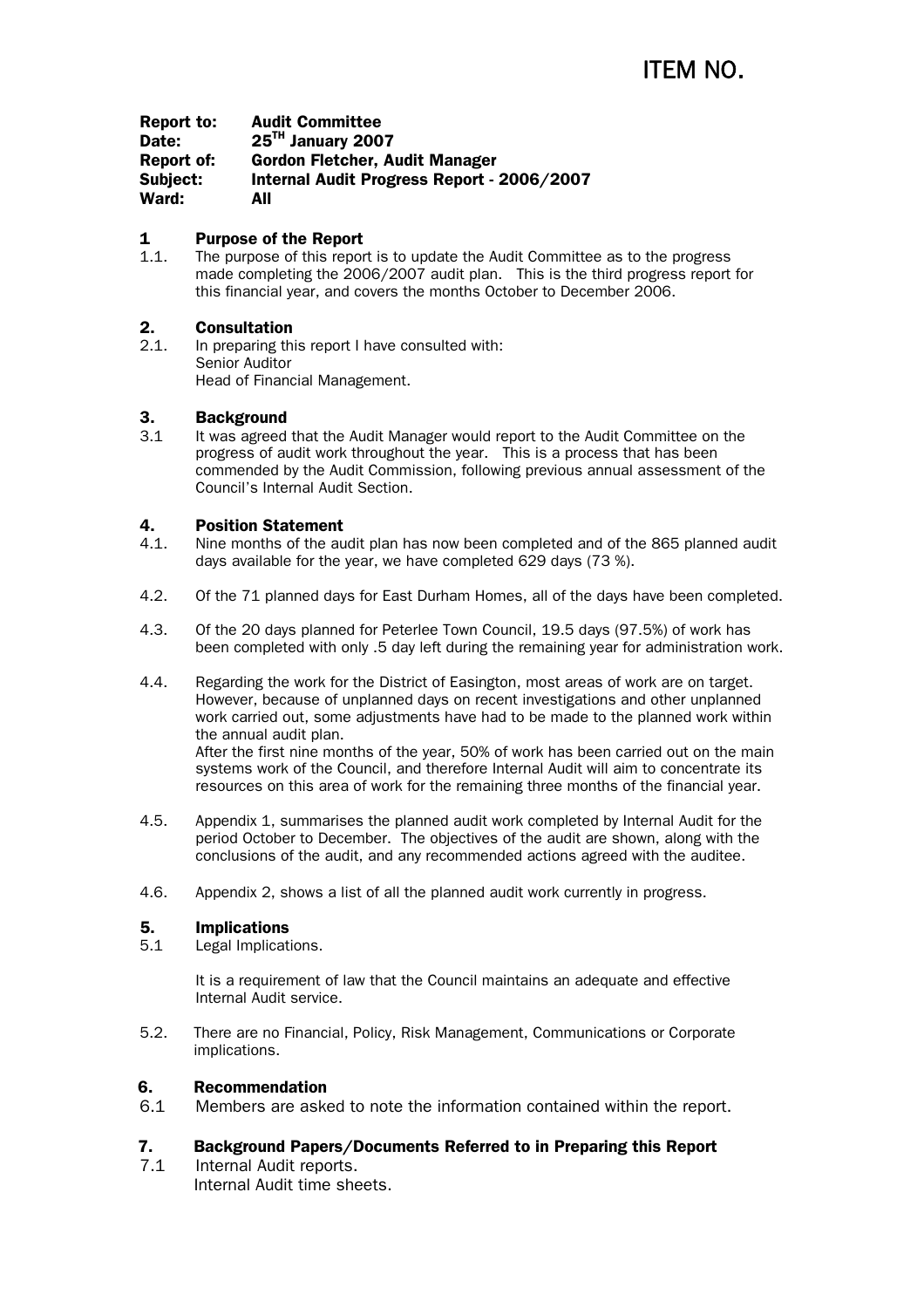# ITEM NO.

### APPENDIX 1

### Completed audit work for the period ending December 2006

#### VFM MOBILE TELEPHONES (unplanned audit)

This audit replaced the telecommunications audit within the 2 year planned work. However, because of the amount of work required for this audit the number of days far exceeded those for the telecommunications audit. Therefore, no further audits will be allocated within the 2 year planned audits for the remaining 3 months of the financial year.

#### Aims of the Audit

Following a recent internal audit investigation involving possible mis-use of a mobile telephone, it was thought necessary to carry out a district wide audit of the systems in place to monitor the use of mobile telephones.

#### **Conclusion**

There was no mobile telecommunication policy in place at District of Easington Council.

There were poor records held of who had mobile phones, and that no proper monitoring arrangements were in place to check invoices for erroneous charges or any cases of misuse.

Internal Audit carried out a number of tests using IDEA software (Interactive Data Extraction and Analysis) for the first 6 months of 2006. This testing has shown specific areas where savings can be made in terms of calls/internet costs and officer time.

#### Recommendations:

A Mobile Telecommunications policy should be agreed and implemented which outlines the responsibilities of Officers.

A system should be in place to ensure that invoices are checked and monitored for appropriate use, prior for payment.

As a VFM exercise for all Directorates, it is recommended that the IDEA tests (carried out by internal Audit), be regularly carried out to identify possible savings and misuse of mobile telephones.

#### FiNAL ACCOUNTS (annual audit)

The number of planned days for this audit was unknown at the start of the year, as it depends on how many contracts are completed during the year. The number of final accounts examined during the three months was 25. The number of planned days for this audit has already been exceeded, and the examination of final accounts is still ongoing.

#### Aim/Objectives of the audit

To determine that the final contract payments are made in accordance with the contractual arrangements and are subject to appropriate adjustments for amendments/provisions from the original specification:

- Ensure that the final account sum is correct and appropriate to the work undertaken and includes supported documentation.
- Any liquidated damages are claimed in accordance with the terms of the contract.
- That any contract, which has significantly overspent, has been reported, in accordance with Standing Orders.

#### Conclusion

All the final accounts have been audited and the final account value agreed, and any queries resolved during the examination.

#### Recommendations

There were no recommendations during this audit. However, discussions are progressing to determine the number of final accounts that will needed to be examined next year.